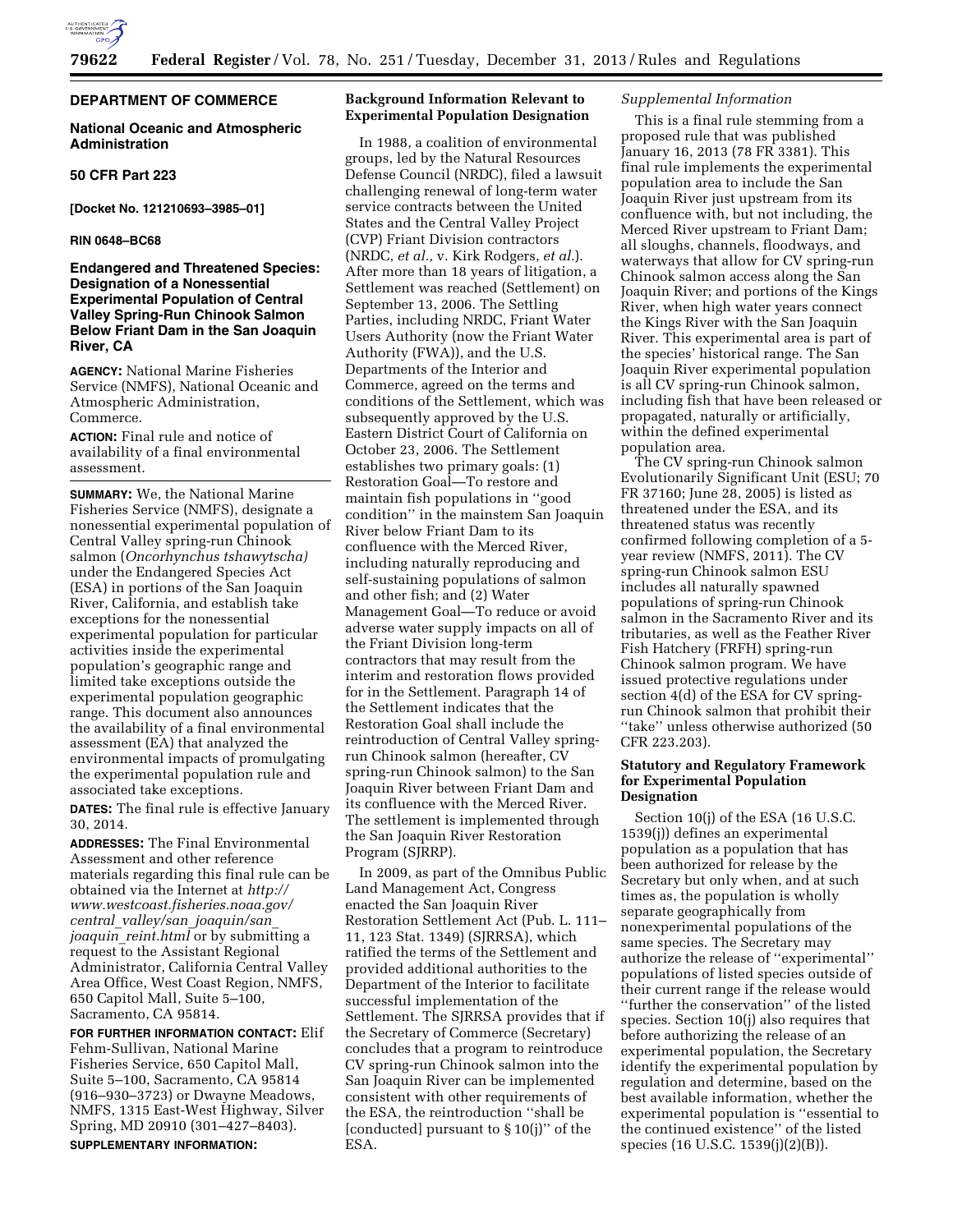The U.S. Fish and Wildlife Service (USFWS) promulgated regulations to guide its implementation of section 10(j) (see 50 CFR 17.80 through 17.84). While we do not have regulations governing the designation of experimental populations, we considered their regulations where appropriate in making the required determinations under section 10(j) and in formulating this rule to designate and release an experimental population of CV springrun Chinook salmon into the San Joaquin River upstream of the Merced River confluence. Although the USFWS regulations do not govern our regulatory action, the record demonstrates that this rule would be consistent with the criteria of those regulations.

Using the best available information, the following three key elements of ESA section 10(j) were analyzed in formulating this rule:

*Element 1:* Whether release of an experimental population of CV springrun Chinook salmon into the San Joaquin River would further the conservation of the species;

*Element 2:* An appropriate means to identify the experimental population; and

*Element 3:* Whether the experimental population is essential to the continued existence of the species in the wild.

We discuss in more detail below how we considered each of these three elements.

In addition to the requirements of ESA section 10(j), we considered whether any additional measures were necessary to address management concerns under local conditions and to comply with Section 10011 and 10004 of the SJRRSA. Also, we considered a process for data collection and periodic review of the status of the experimental population. These additional considerations are not required under ESA section 10(j), but they provide information as to how our determination was reached, as well as explaining how we intend to assess the effect of the reintroduction on the conservation of the species.

Section 10(j) of the ESA requires that an experimental population be treated as a threatened species under the ESA, with two exceptions that apply if an experimental population is not determined to be essential to the listed species' continued existence (i.e., nonessential): 1) section 7 of the ESA applies in a different manner as described below in this paragraph, and 2) critical habitat shall not be designated for that experimental population. If the experimental population is determined to be nonessential, then section 10(j) requires that we apply the section 7

consultation provisions as if the population is a species proposed for listing. This means that the section 7(a)(2) consultation requirement does not apply to any experimental population of CV spring-run Chinook salmon that we determine is nonessential. The only provisions of section 7 that apply to a nonessential experimental population (NEP) outside of a National Park or Wildlife Refuge are sections  $7(a)(1)$  and  $7(a)(4)$ . Section 7(a)(1) requires that Federal agencies use their authorities in furtherance of the purposes of the ESA by carrying out programs for the conservation of threatened and endangered species. Section 7(a)(4) requires Federal agencies to confer, rather than consult, with us on actions that are likely to jeopardize the continued existence of a species proposed to be listed. The results of a conference are advisory in nature.

Section 7 of the ESA does not apply to activities undertaken on private land unless they are authorized, funded, or carried out by a Federal agency. The take exceptions outlined below associated with the experimental population will provide sufficient protections to reduce effects of existing or anticipated Federal or State actions, or private activities within or adjacent to the experimental population area.

*Element 1:* Whether release of an experimental population of CV springrun Chinook salmon into the San Joaquin River would further the conservation of the species.

The ESA defines ''conservation'' as ''the use of all methods and procedures which are necessary to bring any endangered species or threatened species to the point at which the measures provided pursuant to this [Act] are no longer necessary.'' In making the determination whether release of an experimental population would ''further the conservation'' of CV spring-run Chinook we considered the following factors: (1) the effects of gathering broodstock on the extant populations of the ESU; (2) the potential for the released population to survive in the foreseeable future; and (3) the potential contribution of an experimental population to the recovery of the Central Valley spring-run Chinook salmon ESU.

We first considered the most appropriate source of fish within the CV spring-run Chinook salmon ESU to be used to establish an experimental population. Reintroduction efforts have the best chance for success when the donor population has life history characteristics and genetic diversity compatible with the anticipated environmental conditions of the habitat

into which fish will be reintroduced. Populations found in watersheds closest to the reintroduction area are most likely to have adaptive traits that will lead to a successful reintroduction, and therefore, only spring-run Chinook salmon populations found in the California Central Valley will be used in establishing the experimental population in the San Joaquin River. The selection of which source population(s) will be utilized for the SJRRP reintroduction effort will be dependent upon the genetic diversity needs of the broodstock, the specific conditions of the proposed donor population(s) at the time, and whether the collection will jeopardize the continued existence of the species.

Functionally independent populations of CV spring-run Chinook salmon occur in Deer, Mill, and Butte creeks and on the Feather River. The Feather River CV spring-run Chinook salmon population is also supplemented by operation of the FRFH. All of these populations are genetically unique from one another. Additional dependent or establishing populations occur in the Sacramento River Basin, but these are not known to be genetically unique. The Deer and Mill creek populations have been at a high risk of extinction and special care and consideration will be used when considering these fish as a donor source for reintroduction into the San Joaquin River. The Butte Creek CV spring-run Chinook salmon population is considered to be at a low risk of extinction and has the largest run size of the three major CV spring-run Chinook salmon populations in the Central Valley (NMFS, 2011). Thus it may be possible to remove fish from this population in years with high adult returns.

Through our ESA section 10 permitting authority and the section 7 consultation process, we will also ensure that the use of CV spring-run Chinook salmon from any donor populations for release into the San Joaquin River is not likely to jeopardize the continued existence of the species in the wild. Recently NMFS issued a permit under section 10(a)(1)(A) of the ESA along with a section 7 Biological Opinion (2012) that reached a nonjeopardy conclusion on the first 5 years of broodstock collection from FRFH.

As noted above, there are several choices for source populations for this experimental population. A captive broodstock program is being established as part of the SJRRP to augment and supplement the establishment of an experimental population in the San Joaquin River. Initially we will be using FRFH fish for captive broodstock and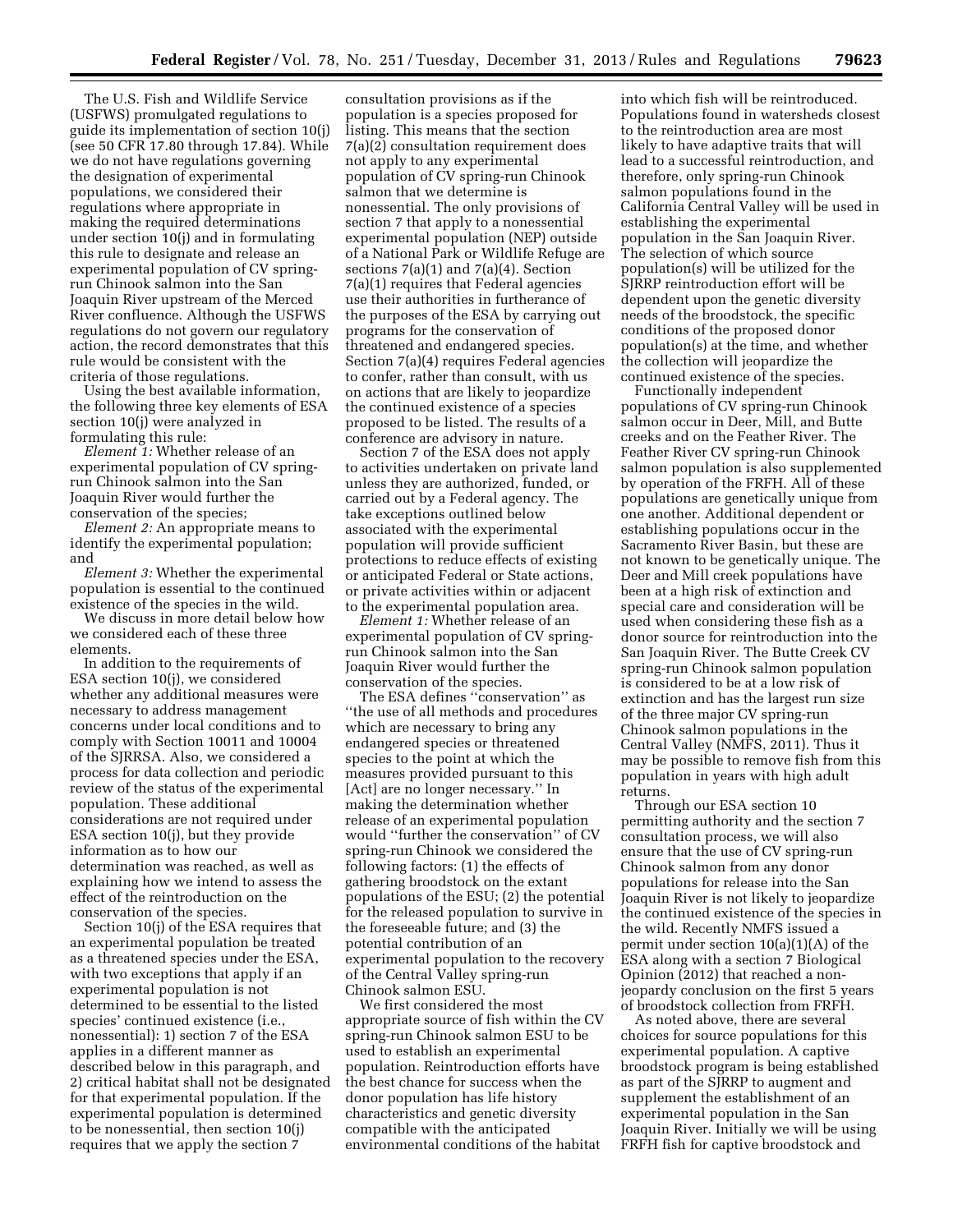direct release to the river. We would later consider diversifying the donor stock with fish from naturally spawning populations in other streams if and when those populations can sustain the removal of fish. Any collection of CV spring-run Chinook salmon would be subject to approval of a permit under ESA section 10(a)(1)(A), which includes analysis under the National Environmental Policy Act (NEPA) and ESA Section 7.

Over time, we expect the captive broodstock at the San Joaquin River conservation hatchery will produce sufficient numbers of eggs and juveniles to support reintroduction actions, and will reduce or eliminate the need for fish to be taken from existing hatchery or natural populations in the Sacramento River basin. If we consider using CV spring-run Chinook salmon from naturally spawning populations, we will remove only small numbers when such collections would not jeopardize the continued existence of the species and will contribute to the enhancement or propagation of the species. FRFH fish used for the reintroduction will be genetically screened to avoid hybrids. The FRFH is planning to produce sufficient fish to allow for eggs or juveniles to be collected for the reintroduction, in addition to the hatchery production needed for the Feather River. The consistent availability of hatchery produced fish, combined with existing protections for wild populations, can allow collection of fish for reintroduction of CV spring-run Chinook salmon to the San Joaquin River with no adverse impact on the ESU.

In determining whether release of the experimental population would further the conservation of CV spring-run Chinook salmon, we also considered the potential for the released population to survive in the foreseeable future. The California Central Valley drainage as a whole is estimated to have supported spring-run Chinook salmon returns as large as 600,000 fish between the late 1880s and 1940s (CDFG, 1998). However, the CV spring-run Chinook salmon runs in the San Joaquin River were extirpated as a direct result of the completion of Friant Dam and the associated operation of the Friant-Kern and Madera irrigation canals, which caused the river to run dry in many locations. As a result of these impacts, the last substantial CV spring-run Chinook salmon spawning cohort (numbering >1,900) returned in 1948 (Yoshiyama *et al.,* 1996). Central Valley spring-run Chinook salmon were originally most abundant in the San

Joaquin River basin where the run ascended to high-elevation streams fed by snow-melt where they oversummered until the fall spawning season (Yoshiyama *et al.,* 1996). Construction of other low elevation dams in the foothills of the Sierra Nevada on the American, Mokelumne, Stanislaus, Tuolumne, and Merced rivers largely extirpated CV spring-run Chinook salmon in these watersheds as well.

NMFS' Draft Recovery Plan for Central Valley salmonids characterizes the San Joaquin River basin below Friant Dam as having a high potential to support a spawning population of reintroduced CV spring-run Chinook salmon with implementation of the SJRRP. The Settlement establishes a framework for accomplishing the Restoration Goal including channel and structural modifications along the San Joaquin River below Friant Dam and releases of water from Friant Dam downstream to the river's confluence with the Merced River. Based on the available information, we believe that implementation of these actions will create habitat conditions in the San Joaquin River from Friant Dam to its confluence with the Merced River sufficient to support the establishment of CV spring-run Chinook salmon populations.

In addition to actions undertaken by the SJRRP, there are many Federal and State laws and regulations that will also aid in the establishment and survival of the experimental population through the protection of aquatic and riparian habitat. Section 404 of the Clean Water Act (CWA) (33 U.S.C. 1344) requires a permit before dredged or fill material may be discharged into waters of the United States, unless the activity is exempt. This permit program provides avoidance, minimization, and mitigation measures for the potential adverse effects of dredge and fill activities within the nation's waterways. CWA section 401 (33. U.S.C. 1341) requires an application for a Federal license or permit to provide a certification for the relevant state(s) that any discharges from the facility will comply with applicable state water quality standards. In addition, CWA Section 402 (33 U.S.C. 1342) establishes the National Pollutant Discharge Elimination System permit program to regulate point source discharges of pollutants into waters of the United States. Also, the Magnuson-Stevens Fishery Conservation and Management Act, as amended (16 U.S.C. 1801 *et seq.*), requires that essential fish habitat (EFH) be identified and Federal action agencies must consult with NMFS on

any activity which they fund, permit, or carry out that may adversely affect EFH. Freshwater EFH for Pacific salmon in the California Central Valley includes waters currently or historically accessible to salmon within the Central Valley ecosystem as described in Myers *et al.* (1998), which includes the area where this NEP is located.

At the state level, the California Fish and Game Code section 1600, *et seq.*  and the California Environmental Quality Act (Pub. Resources Code sections 21000, *et seq.*) (CEQA) set forth criteria for the incorporation of avoidance, minimization, and feasible mitigation measures for on-going activities as well as for individual projects. Section 1600, *et seq.* was enacted to provide conservation for the state's fish and wildlife resources and includes requirements to protect riparian habitat resources on the bed, channel, or bank of streams and other waterways.

Section 1600, *et seq.* prohibits an entity from: (1) substantially diverting or obstructing the natural flow of any river, stream, or lake: (2) substantially changing or using any material from the bed, channel, or bank of, any river, stream, or lake: or (3) depositing or disposing of debris, waste, or other material containing crumbled, flaked, or ground pavement where it may pass into any river, stream, or lake, without first notifying the California Department of Fish and Wildlife (CDFW) of the activity. CDFW (previously called California Department of Fish and Game until December 31, 2012) then has the opportunity to determine whether the activity may substantially adversely affect an existing fish or wildlife resource and, if the activity may have such an effect, to issue a final agreement that includes reasonable measures necessary to protect the resource (California Fish and Game Code Section 1602). Under CEQA, no public agency shall approve or carry out a project without identifying all feasible mitigation measures necessary to reduce impacts to a less than significant level, and shall incorporate such measures absent overriding considerations. In addition, protective measures, including programs for strategic screening and participation in habitat conservation programs, will be implemented in conjunction with SJRRP activities and are intended to provide a net benefit to the reintroduction.

This rule incorporates all reasonably feasible management restrictions, protective measures, prohibitions, and exceptions to the prohibitions to avoid and minimize the impacts of any taking allowed by this regulation. The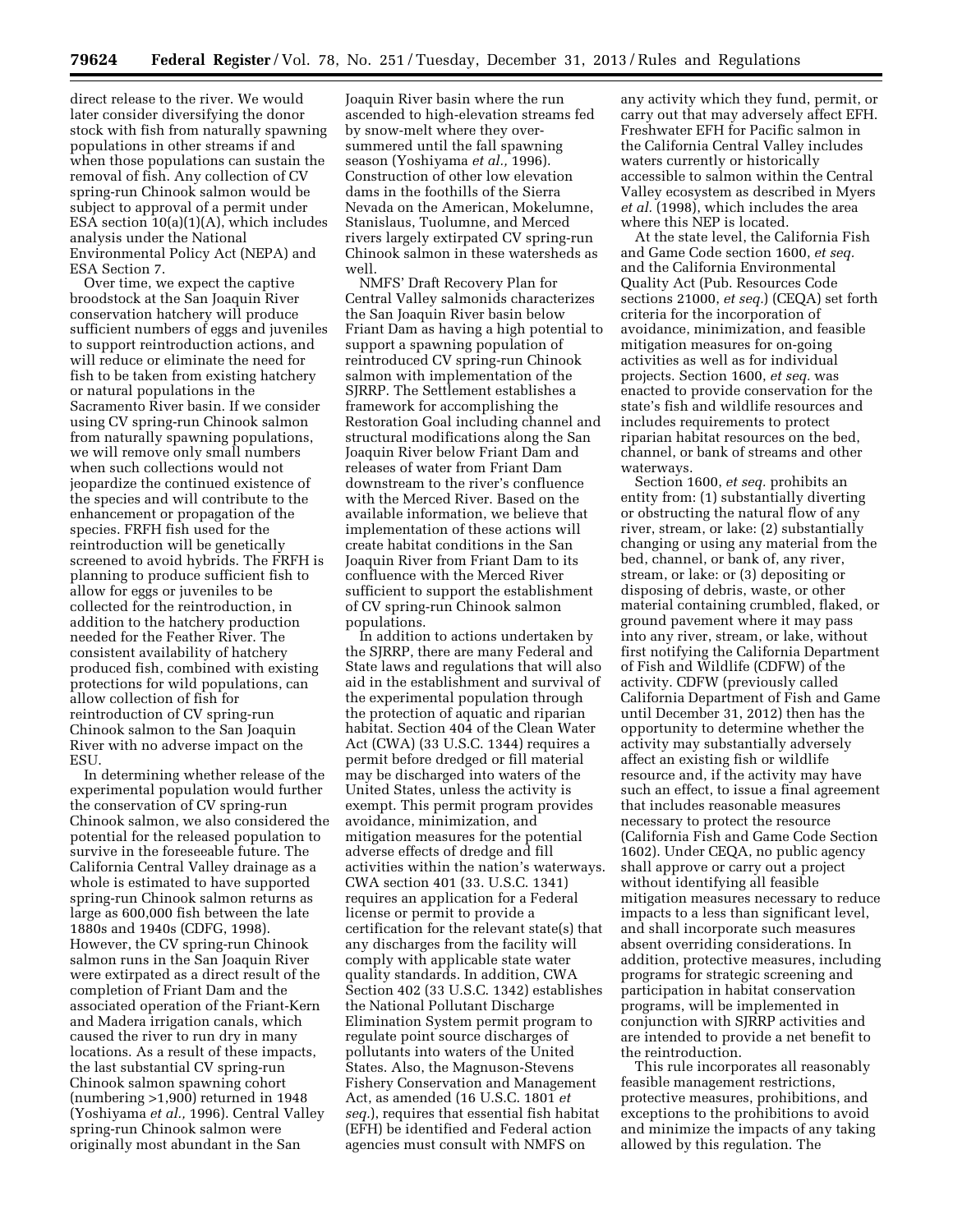combination of SJRRP actions, implemented to achieve the Restoration Goal, the protective measures in this rule, as well as compliance with existing laws, statutes, and regulations, including in particular those that provide specific protections for aquatic and riparian habitats, provides these measures, and is expected to result in the survival of the experimental population in the San Joaquin River into the foreseeable future.

The third consideration in determining whether release of the experimental population would further the conservation of the CV spring-run Chinook salmon ESU is the potential contribution of the experimental population toward recovery of the ESU. NMFS' Draft Recovery Plan for Central Valley salmonids contains specific management strategies for recovering CV spring-run Chinook salmon that include securing existing populations and reintroducing populations into historically occupied habitats, including the San Joaquin River. Establishing an experimental population of CV springrun Chinook salmon in the San Joaquin River that persists into the foreseeable future is expected to reduce the species' overall extinction risk from natural and anthropogenic factors by increasing its abundance, productivity, spatial structure, and diversity within the Central Valley. These expected improvements in the overall viability of CV spring-run Chinook salmon, in addition to other actions being implemented throughout the Central Valley, will contribute to the species' recovery. In light of the foregoing, we conclude that release of the experimental population would further the conservation of CV spring-run Chinook salmon.

*Element 2.* Identification of the experimental population.

Section 10(j) of the ESA requires that the experimental population be designated only when, and at such times, as it is geographically separate from nonexperimental populations of the same species. We are designating the experimental population area for the experimental population of CV springrun Chinook salmon as the San Joaquin River from its confluence upstream of the Merced River to Friant Dam, including all sloughs, channels, and waterways that connect the San Joaquin River and provide passage for the species. In addition, the experimental area includes portions of the Kings River in high water years that provide connectivity between the Kings River and the San Joaquin River. The experimental population area is within the species' historical range, but it is

presently unoccupied by CV spring-run Chinook salmon.

False pathways (waterways that salmon follow that do not lead to spawning habitat) that fish may use as a result of restored flows have not yet been identified; however, the SJRRP includes actions to prevent or reduce straying to false pathways, and this experimental population designation assumes that the SJRRP will take appropriate action to reduce losses of the experimental population caused by undesirable straying. In addition, we will be using other means of identifying fish that are reintroduced, such as marking fish with specific fin clips (e.g., coded-wire tags, genetic testing) or other methods and field sampling.

*Element 3.* Whether the experimental population is essential to the continued existence of the species.

Because we do not have regulations implementing ESA section 10(j), we considered the USFWS regulations (50 CFR 17.80(b)), which define an essential experimental population as one ''whose loss would be likely to appreciably reduce the likelihood of the survival of the species in the wild.'' While we are not bound by the definition of ''essential'' in the USFWS regulations, we have determined it is appropriate for use in this rule.

In making the determination whether the experimental population of CV spring-run Chinook salmon is essential, we used the best available information as required by ESA section 10(j)(2)(B). Furthermore, we considered the geographic location of the experimental population in relation to other populations of CV spring-run Chinook salmon, and the likelihood of survival of these populations without the existence of the experimental population. The San Joaquin River is geographically separated from the watersheds that support extant populations of CV spring-run Chinook salmon in the Sacramento River basin.

We expect that CV spring-run Chinook salmon reintroduced to the San Joaquin River will imprint on this river and would therefore be unlikely to stray, beyond natural levels, into the Sacramento River basin and interact with extant populations found in that watershed. Natural straying rates would be expected to be low such that existing populations would not depend on supplementation of individuals from the experimental population to persist. The ESU includes four independent populations, one of which is supplemented by a hatchery, and several dependent or establishing populations. Given current protections and restoration efforts, these

populations are persisting or expanding, without the presence of a population in the NEP area. Thus it is expected that the experimental population will exist as a population independent from those in the Sacramento River basin and will not contribute to the survival of those populations.

Based on these considerations, we conclude that the loss of the experimental San Joaquin River population of CV spring-run Chinook salmon is not likely to appreciably reduce the likelihood of the survival of the species in the wild. Accordingly, this population will be considered nonessential under this designation.

# **Additional Management Restrictions, Protective Measures, and Other Special Management Considerations**

The ESA defines ''take'' to mean: harass, harm, pursue, hunt, shoot, wound, kill, trap, capture, or collect, or attempt to engage in any such conduct. For threatened species such as the NEP of CV spring-run Chinook salmon, the ESA does not automatically prohibit take, but ESA section 4(d) (16 U.S.C. 1533(d)) provides that the Secretary of Commerce shall issue protective regulations he or she deems necessary and advisable for the species' conservation. Such protective regulations may, if appropriate, include the take prohibitions of section 9 of the ESA and exceptions to those take prohibitions.

In addition to take prohibitions in regulations promulgated under ESA section 4(d), section 7 and section 10 of the ESA provide for exceptions or authorizations of take of listed species under certain circumstances. The consultation process under section 7 of the ESA provides an exception for incidental take of listed species under certain circumstances. Section 7(a)(2) of the ESA provides that each Federal agency shall, through consultation with and with the assistance of the Secretary of Commerce, insure that any action authorized, funded, or carried out by such agency is not likely to jeopardize the continued existence of any endangered species or threatened species or result in the destruction or adverse modification of critical habitat designated for such species. The formal consultation process results in NMFS issuing a biological opinion with an incidental take statement. The incidental take statement, among other things, specifies the amount or extent of incidental taking of listed species as a result of the proposed action, reasonable and prudent measures that NMFS considers necessary and appropriate to minimize the impact of such incidental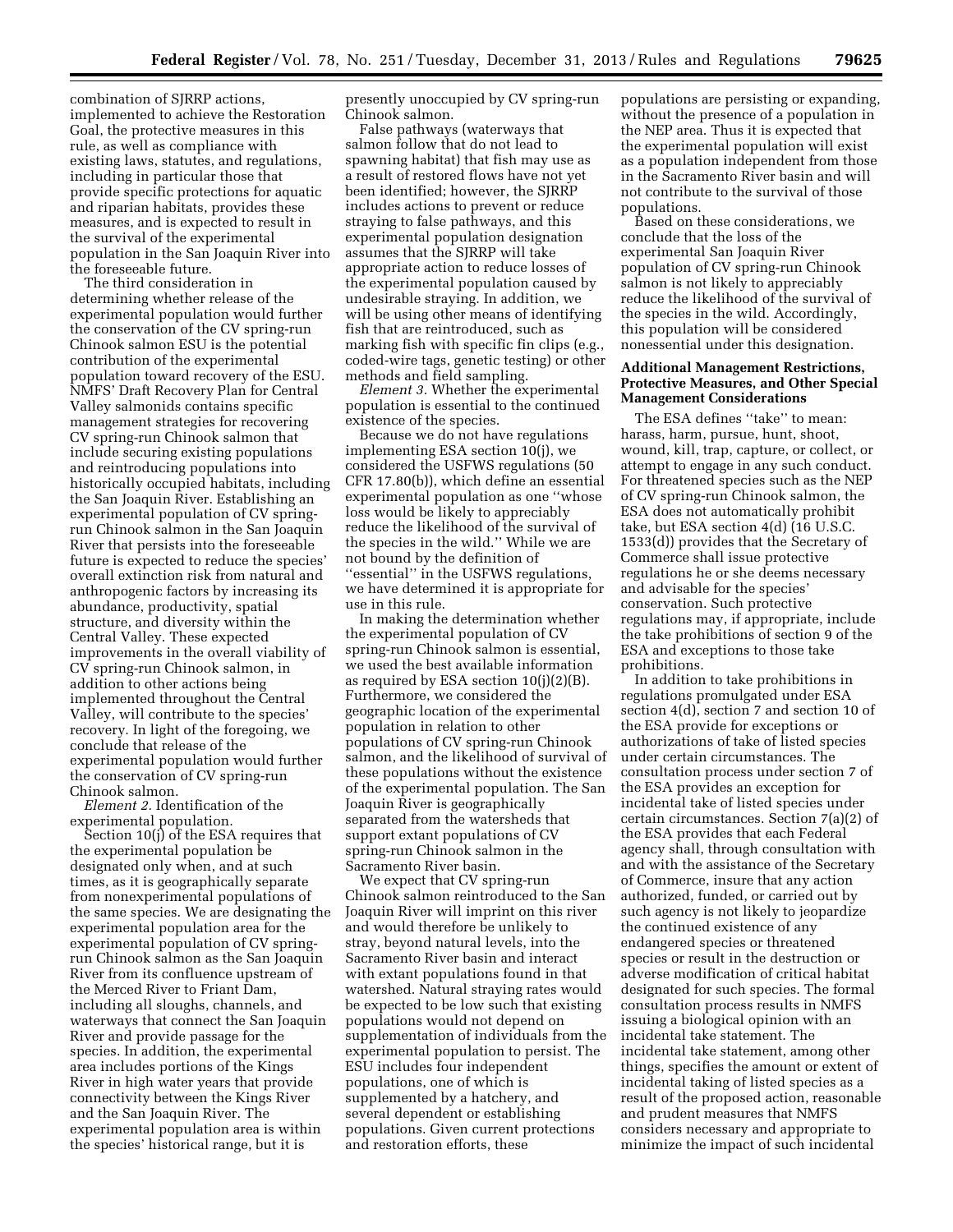taking, and terms and conditions that the Federal agency or applicant must comply with in order to implement the reasonable and prudent measures. Under the terms of section 7(b)(4) and section 7(o)(2) of the ESA, any such incidental taking is not considered to be prohibited taking under the ESA, provided that such taking is in compliance with the terms and conditions of the incidental take statement. Section 10 of the ESA provides NMFS with authority to issue permits under certain circumstances for any otherwise prohibited act or taking. NMFS may issue permits for scientific purposes or to enhance the propagation or survival of the affected species, including, but not limited to, acts necessary for the establishment and maintenance of experimental populations pursuant to ESA section 10(j); or taking that is incidental to, and not the purpose of, the carrying out of an otherwise lawful activity (i.e., incidental take permits).

## **Prohibited Take and Exceptions to Prohibited Take Within the Experimental Population Area**

In conjunction with our designation and authorization of the release of a CV spring-run Chinook salmon NEP in the San Joaquin River, we are also promulgating protective regulations under section 4(d) of the ESA that apply to the NEP. To ensure that the NEP has protections from activities that are not lawful under Federal, State or local laws and regulations, we are applying all take prohibitions listed under ESA sections  $9(a)(1)(A)$  through  $9(a)(1)(G)$ , except for section  $9(a)(1)(C)$  which involves the irrelevant issue of take upon the high seas, to the experimental population when it is within the experimental population area. Such activities include those resulting in direct intentional take or harm or illegal activities that result in incidental take or harm, including angling. These prohibitions apply to all CV spring-run Chinook salmon in the experimental population area that have intact adipose fins as well as those that are adipose fin-clipped.

In addition, the unintentional take of CV spring-run Chinook salmon in the experimental population area that is caused by otherwise lawful activities is excepted from the take prohibitions under section 9. Examples of otherwise lawful activities include, but are not limited to, recreation, agriculture, municipal usage, flood control, water management, and other similar activities which are carried out in accordance with Federal, State, and local laws and regulations. Take that is intentional, or incidental to unlawful

activities or negligent conduct is not excepted. The intent of the action that results in take is a consideration in this exception. Negligent conduct includes the failure to exercise the degree of care that a reasonably prudent person would exercise in like circumstances. Negligence denotes a lack of diligence, a disregard of the consequences likely to result from one's actions, or carelessness. Similarly, this rule excepts handling of fish in the experimental population for salvage/rescue and scientific research subject to specific requirements. We are providing an exception from the section 9 take prohibitions for specified scientific research activities conducted by the State of California that is consistent with the existing state research programs excepted under the current ESA section 4(d) rule established for threatened salmonids (codified at 50 CFR 223.203), making use of the system already in place. Federal, State, and private-sponsored research activities for scientific research or enhancement purposes that are not covered under the exception described above, may take CV spring-run Chinook salmon in the NEP pursuant to the specifications of an ESA section 10 permit. Section 9(a)(1)(B) take prohibitions will not apply to ongoing research activities if an application for an ESA section 10(a)(1)(A) permit is received by NMFS, preferably through the NMFS online application Web site. Because the cycle for the existing State research program, described above, may not coincide with the effective date of this rule, an exception for take resulting from the research activities proposed in the Monitoring and Assessment Plan developed by the SJRRP and approved by NMFS, has been included.

As described above, there is an exception to the take prohibitions under this rule applicable to take that is unintentional and incidental to carrying out an otherwise lawful activity. Within the experimental population area, persons or entities diverting or receiving water pursuant to applicable State and Federal laws would be carrying out an otherwise lawful activity. Therefore, this exception would apply to incidental take of CV spring-run Chinook salmon by those persons or entities, and this rule would not impose any water supply reductions, additional storage releases or bypass flows unwillingly on them. Questions regarding whether specific activities will constitute a violation of the section 9 take prohibition, and general inquiries regarding prohibitions, exceptions, and

permits, should be directed to NMFS (see **ADDRESSES**).

As noted above, we prohibit the intentional take of CV spring-run Chinook salmon in the experimental population area by angling. We intend to work with CDFW to review fishing regulations in the geographic area in order to minimize the impact of this prohibition on current angling on other species. In the future, if the experimental population becomes established, we may consider allowing limited harvest of CV spring-run Chinook salmon in the experimental population area through a Fishery Management and Evaluation Plan developed by CDFW and approved by NMFS.

# **Limited Take Exceptions Outside of the Experimental Population Area**

The SJRSSA established two twin objectives relating to the impacts associated with the CV spring-run Chinook salmon reintroduction. First the SJRRSA established that the reintroduction of CV spring-run Chinook salmon to the San Joaquin River must not impose more than *de minimus* water supply reductions, additional storage releases, or bypass flows on unwilling third parties. Second, the SJRRSA provides that nothing in the SJRRSA diminishes ESA protections for listed species other than the reintroduced population of CV spring-run Chinook salmon. This final rule is therefore framed to achieve these twin objectives by specifying how the take prohibitions and exceptions apply to activities in the NEP area and activities downstream of the NEP area, as described further below. Further, nothing in this rule precludes imposing protections under the ESA for other listed species when those protections provide incidental benefits to such reintroduced CV spring-run Chinook salmon.

The SJRRSA defines ''third party'' to mean persons or entities diverting or receiving water pursuant to applicable State and Federal laws. This includes CVP contractors outside of the Friant Division of the CVP and the State Water Project (SWP) contractors. Because some of these third parties operate outside of the experimental population area, this rule also includes limited take exceptions outside of the experimental population area when avoidance of take of CV spring-run Chinook salmon reintroduced by the SJRRP would result in more than *de minimus* impact to water supply reductions, additional storage releases, or bypass flows on unwilling third parties. These limited take exceptions apply to fish that have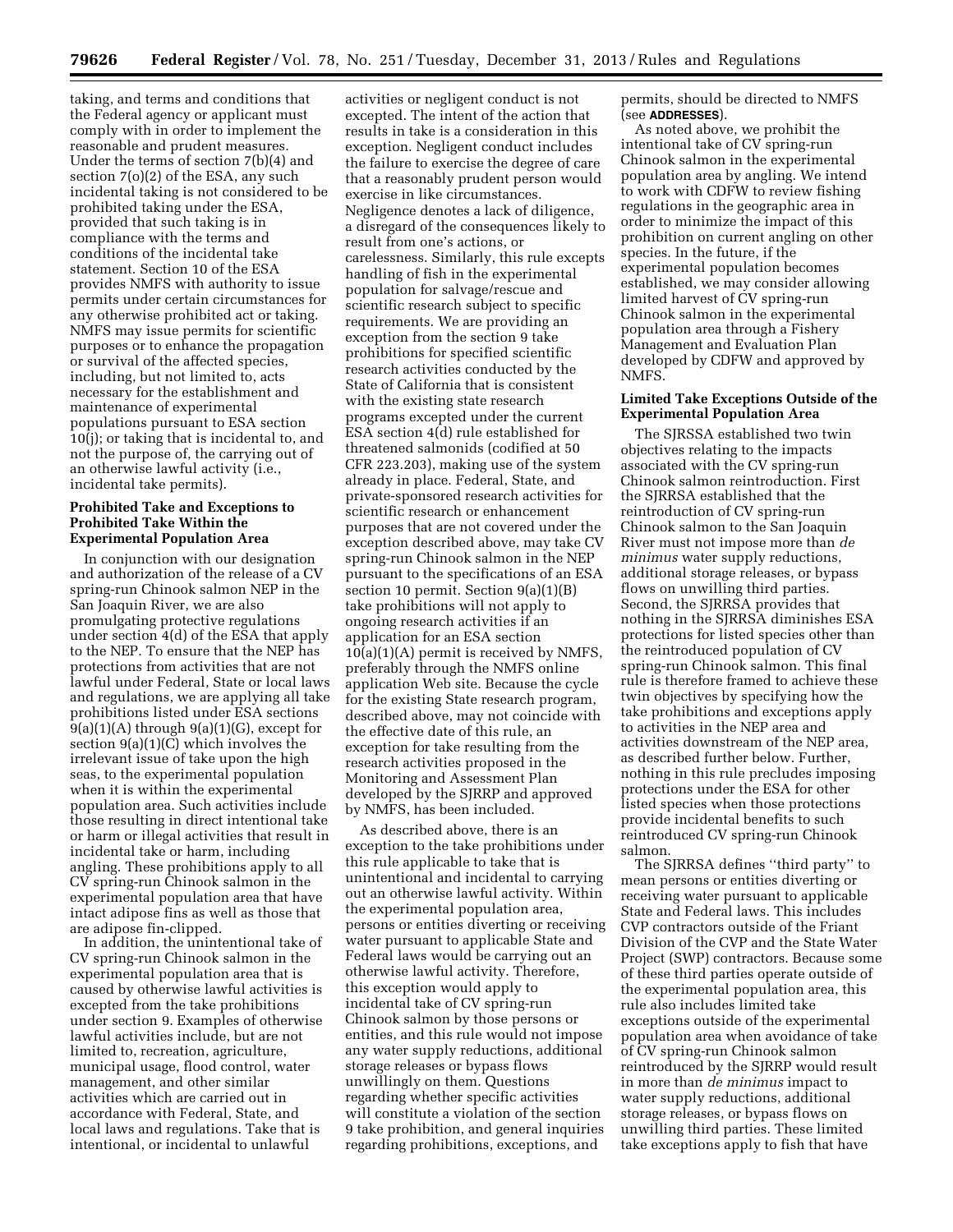been released or propagated, naturally or artificially, within the experimental population area in the San Joaquin River above the confluence with the Merced River. Outside of the experimental population area, CV spring-run Chinook salmon will continue to be covered by the take prohibitions and exceptions applicable to the non-experimental part of the ESU (50 CFR 223.203), but additional limited take exceptions will now apply to meet the *de minimus*  conditions of the SJRRSA. In the lower San Joaquin River and its tributaries, including the Merced River, downstream from its confluence with the Merced River to Mossdale County Park in San Joaquin County, take of CV spring-run Chinook salmon is excepted if the avoidance of such take would impose more than *de minimus* impact on water supply reductions, additional storage releases, or bypass flows on unwilling third parties. This exception applies to CV spring-run Chinook salmon that may occur in the lower San Joaquin River and its tributaries, and is not specifically limited to reintroduced CV spring-run Chinook salmon.

This exception does not diminish current protections for CV spring-run Chinook salmon downstream of the NEP area for the following reasons. First, past and recent status reviews have concluded that CV spring-run Chinook salmon have been largely extirpated in this area. Therefore, NMFS generally has not consulted under ESA section 7 on the effects on this species of proposed actions in the lower San Joaquin River and its tributaries. However, connectivity with the south Delta does not prohibit potential individual CV spring-run Chinook salmon from straying to these waterways. After reintroduction of CV spring-run Chinook salmon into the experimental population area, CV spring-run Chinook salmon that originate from the experimental population area will migrate through the lower San Joaquin River. In the lower San Joaquin River and its tributaries it will be difficult to differentiate whether any individual CV spring-run Chinook salmon originated from the experimental population area or strayed from the area outside the San Joaquin River. These fish will more likely have originated from the experimental population area because of the numbers of fish to be released for the reintroduction and the close proximity of the Lower San Joaquin River and its tributaries to the experimental population area.

Second, California Central Valley (CCV) steelhead, a threatened species, does occur in the lower San Joaquin

River and its tributaries. Owing to similarities in habitat requirements, actions that could adversely affect CV spring-run Chinook salmon would also similarly affect CCV steelhead. Therefore, ESA consultation and take avoidance requirements for CCV steelhead would apply whether or not CV spring-run Chinook salmon were present. Should NMFS decide to consult on CV spring-run Chinook salmon and avoidance measures were required over and above those required for CCV steelhead, then NMFS would not require or implement these measures, if such measures would result in more than a *de minimus* impact on water supply reductions, additional storage releases, or bypass flows, on unwilling third parties. This determination would be made on a case by case basis as part of the ESA section 7 or section 10 processes. Take avoidance or minimization measures that would have a *de minimus* or no effect on water supply reductions, additional storage releases, or bypass flows associated with the aforementioned third parties, could still be required through the ESA section 7 or section 10 processes. Such measures might include best management practices such as sediment containment, in-water work windows, or bank revegetation associated with stream construction activities.

As stated above, the definition of ''third parties'' in the SJRRSA section 10011(c) includes CVP contractors outside of the Friant Division of the CVP and the SWP contractors. This rule prescribes the process by which the *de minimus* requirement in the SJRRSA will be implemented through the NMFS June 2009 Biological Opinion on the Long-term Operations of the CVP and SWP (NMFS 2009 Biological Opinion) or future and successive biological opinions on these operations. The aforementioned NMFS 2009 Biological Opinion identifies operational triggers intended to avoid or minimize take of listed anadromous fish, including CV spring-run Chinook salmon. The successful reintroduction of CV springrun Chinook salmon to the San Joaquin River potentially could result in application of operational triggers more frequently or could result in reaching allowed take thresholds, and thereby impact water supply.

NMFS will develop a technical memorandum (tech memo) annually containing a share of take calculation in coordination with and with opportunity for comment by interested parties. The purpose of this tech memo is to ensure that avoidance of take of CV spring-run Chinook salmon originating from reintroduction to the San Joaquin River

does not cause more than a *de minimus*  impact on water supply, additional storage releases, and bypass flows associated with the operations of the CVP and SWP. NMFS will annually calculate and document the proportionate contribution of CV springrun Chinook salmon originating from the reintroduction to the San Joaquin River and deduct or otherwise adjust for this share of CV spring-run Chinook salmon take when applying the operational triggers and incidental take statements associated with the NMFS 2009 Biological Opinion or subsequent future biological opinions, or section 10 permits. Section 11.2.1 (Decision Making Procedures) of the aforementioned NMFS 2009 Biological Opinion (with 2011 amendments) provides for an annual adjustment process. In preparing the tech memo, NMFS will consider whether the presence of such fish will modify the application of operational triggers more frequently, reach allowed take thresholds that otherwise would not have been reached, or cause changes to project operations by other factors. These adjustments will ensure that the reintroduction will not impose more than *de minimus* water supply reductions, additional storage releases, or bypass flows on unwilling third party water users. NMFS will use best available commercial or scientific information to inform these calculations. Depending on available information and relevance to operational triggers, these calculations may include incidental take of CV spring-run Chinook salmon that originate from the reintroduction to the San Joaquin river that may occur due to: (1) elevated water temperatures and poor water quality, (2) entrainment at unscreened diversions, (3) predation associated with diversion waterways and facilities, (4) reverse flow conditions in the Delta as a result of CVP/SWP pumping, and (5) direct loss at the CVP/SWP South Delta pumping and salvage facilities. This exception does not diminish ESA protections for existing listed species because it is limited to spring-run Chinook salmon that originate from the reintroduction to the San Joaquin River.

### **Process for Periodic Review**

The ESA requires that NMFS conduct a status review every 5 years for all listed species under its responsibility. This requirement will ensure that NMFS is tracking the status of the reintroduced spring-run Chinook population and the ESU, and will develop information to assess the effectiveness of this rule, and if necessary, will trigger revision to the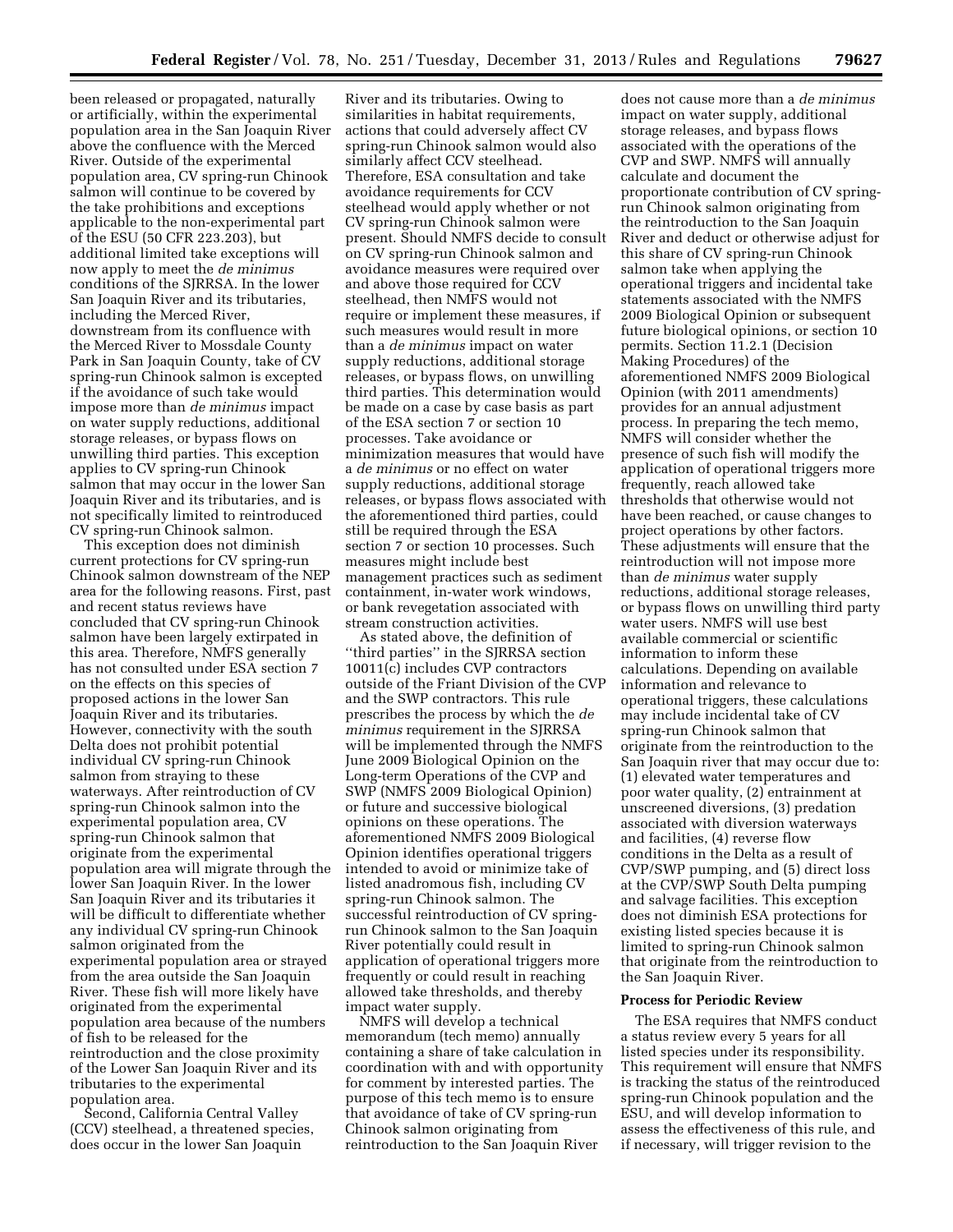regulation through the rulemaking process. This will ensure that the reintroduction of spring-run Chinook to the San Joaquin River is providing for the conservation of the species as expected, and that the experimental population is not essential to the continued survival of the species.

Monitoring and analysis is necessary to gauge the progress of the reintroduction program and to provide information for decision-making and adaptive management. Fish passage, fish biology, aquatic habitat, and conservation hatchery facility operations will be the primary focus of the monitoring (FMP, 2009).

Fish passage monitoring will focus on addressing a variety of issues important to successful reintroduction. These issues include measuring fish passage success, smolt injury and mortality rates, and adult river passage to spawning areas. Passive integrated transponder tags and radio tags will be used to evaluate and monitor fish passage effectiveness. Biological evaluation and monitoring will concentrate on adult escapement and spawning success, competition with resident species, predation, disease transfer, smolt production, harvest, and sustainability of natural runs. Habitat monitoring will focus on long-term trends in the productive capacity of the reintroduction area (i.e., habitat availability, habitat effectiveness, riparian condition) and natural production (the number, size, productivity, and life history diversity) of CV spring-run Chinook salmon in the experimental population area.

Monitoring at the conservation hatchery facility will focus on multiple issues important to the quality of fish collected and produced for use in the reintroduction program. Monitoring activities will consist mainly of tracking broodstock sources; disease history and treatment; pre-release performance such as survival, growth, and fish health by life stage; the numerical production advantage provided by the conservation hatchery facility program relative to natural production; and success of the conservation hatchery facility program in meeting the program's objectives.

While this monitoring is being conducted for adaptive management purposes to make the reintroduction effort successful, we will also use the information to determine if the experimental population designation is causing any harm or benefit to CV spring-run Chinook salmon that are part of the threatened ESU and their habitat, and then, based on this and other available information, determine if any changes to the experimental population

designation may be warranted. Any contribution that an experimental population might make to the overall viability of CV spring-run Chinook salmon would be considered in future status assessments required under the ESA.

#### **Summary of Comments and Responses**

The public comment period for the proposed rule and draft Environmental Assessment (EA) was open from January 16 until March 4, 2013. Public scoping meetings were held January 24, January 25, and February 5, 2013 to obtain public comment and to help us better understand their concerns with the proposed experimental population designation, take and take exceptions, and associated Draft EA. During the comment period, NMFS received written comments on the rule and draft EA from 29 different entities representing various agencies, nongovernmental organizations, and individuals. A summary of the comments and our responses to those comments are presented here. The summary begins with the comments we received in response to the specific questions that we posed with the proposed rule.

#### *Comments and Responses:*

The geographic boundary of the designated experimental population

*Comment 1:* Two commenters thought that the location should be larger to include the lower San Joaquin River, its tributaries, and the entire Delta to include water users in these areas to be excepted from take of CV spring-run Chinook salmon. One commenter, based on incorrect interpretation, wanted the location to be smaller to exclude all back water, sloughs, and flood control channels that salmon may be able to swim into, so that less regulatory burden would be placed on flood management and maintenance activities. Clarification was requested as to whether the Merced River was included in the NEP area. Four comments were received in favor of keeping the experimental population area as defined in the proposed rule.

*Response:* The comments were noted; but the proposed NEP area was not changed for the reasons discussed below. Including the tributaries and the delta within the experimental population area was not an option, as the ESA is very clear that the experimental population must be wholly geographically isolated from other populations of the species. There is some current evidence, as seen in the discussions in section 3 in the EA

associated with this rule, that there are spring-running fish within the tributaries of the San Joaquin River, and therefore those areas cannot be included in the designation. The NEP description has been modified to delineate that the Merced River is not included in the NEP. The experimental population area does include all backwater, sloughs and flood control channels that salmon may be able to access upstream of the confluence of the Merced River. By including all of the possible locations that salmon may be able to access we are protecting water users and land owners from having undue regulatory burden placed upon them if there were no experimental population designation.

The extent to which the experimental population would be affected by current or future Federal, State, or private actions within or adjacent to the experimental population area

*Comment 2:* Two responses indicated agreement that other existing laws and regulations will provide protection for the reintroduced fish. Other responses to this question did not address how the experimental population might be affected, rather two commenters raised concerns that they would be affected by the reintroduction if the implementation of the SJRRP is delayed or only partially implemented.

*Response:* Most of the concerns expressed were related to impacts associated with implementation of the SJRRP as a whole. These impacts have been analyzed in the SJRRP Program Environmental Impact Statement/Report and are beyond the scope of this regulation. The EA was revised to include analysis of the impact of the proposed rule in the event that the SJRRP was only partially implemented and no significant impacts were identified.

Any necessary management restrictions, protective measures, or other management measures that we may have not considered

*Comment 3:* A comment was raised that management restrictions, and protective measures, should be considered and/or be extended to basic flood control problems and to management and maintenance of facilities of the State Plan of Flood Control in the project area. The comment stated that these flood control facilities could be impacted by the restrictions of the ESA. We received two comment letters suggesting that the rule should include a list of all activities for which take exceptions would apply. In addition, one comment letter advocated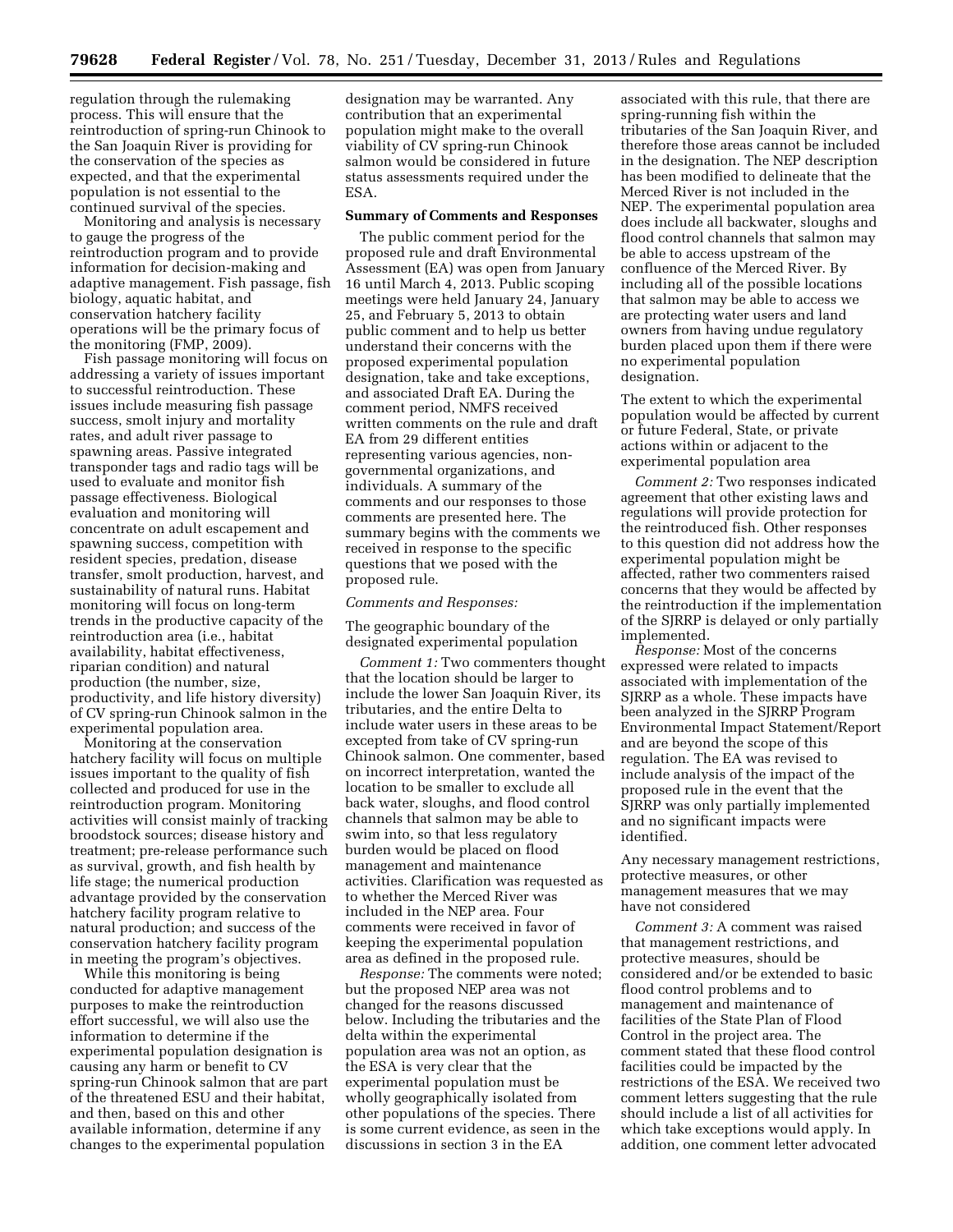reintroduction of CV spring-run Chinook salmon using only volitional straying of fish.

*Response:* We did not adopt the approach of listing all take excepted activities, as it would be virtually impossible to list all the activities that are intended to be covered by the rule language. We have included some examples of common activities that would be covered in the Supplemental Information of this rule. Incidental take that may result from the lawful operation and maintenance of flood control facilities, which are located within the experimental population area, is excepted. Hence, such activities will not be restricted by the reintroduction of spring-run Chinook salmon. The definition of ''third parties'' in the SJRRSA as it pertains to the 4(d) rule is not written to include flood management activities outside of the NEP area.

In response to advocating volitional reintroduction of CV spring-run Chinook salmon, this approach to reintroduction was analyzed in the No Action Alternative of the EA and rejected because, while restoration of flows to the San Joaquin River make it possible that spring-run Chinook could potentially recolonize the San Joaquin River naturally, there is no evidence that such a volunteer population could meet either the terms of the Settlement or spring-run Chinook recovery objectives.

The extent to which we have provided protections for third parties as required by the SJRRSA

*Comment 4:* We received seven comment letters regarding the ESA 4(d) rule required by the SJRRSA. Some stated that the regulations needed to be more explicitly related to the purpose of the 4(d) rule outlined in section 10011(c)(3) of the SJRRSA including; (1) the rule should include authorization for all take NMFS attributed to CVP and SWP operations, such as indirect take, not only take ''at'' the export pumps, and (2) the final rule should be as definite as possible about how NMFS will ensure no more than *de minimus*  water supply reductions from reintroduction. There was concern by two commenters over the contents of the annual technical memo that the annual schedule for revision was too frequent, and there was little involvement of stakeholders in its development. This commenter wanted to have a larger involvement in the development and execution of the technical memo. One comment stated that the take exception for CVP and SWP operations should apply to all progeny of the reintroduced

fish, especially when they stray to the Sacramento River, and to any CV springrun Chinook salmon that are spawned in the San Joaquin river or its tributaries.

*Response:* The paragraphs of the regulation that describe take exceptions to achieve the *de minimus* requirement (now  $(b)(5)(i)$  and  $(b)(5)(ii)$  of 50 CFR 223.301) have been modified to connect, more explicitly, the purpose of these take exceptions to the language of section 10011(c)(3) of the SJRRSA. Section 10011(c)(3) of the SJRRSA requires that the rule issued pursuant to ESA section 4(d) shall provide that the reintroduction of CV spring-run Chinook salmon to the San Joaquin River will not impose more than *de minimus* water supply reductions, additional storage releases, or bypass flows on unwilling third parties [as specifically defined] due to such reintroduction. It does not require that all take be excepted. The regulation has been modified in paragraph (b)(5)(ii) of 50 CFR 223.301 to define the purpose of the annual technical memo, and NMFS' commitment to coordinate with parties outside the agency in the development of this document. The schedule for this document was not changed, because we believe that an annual assessment of the effectiveness of the methodology to achieve the *de minimus* impact requirement is warranted. We acknowledge that over some periods there may be no need to revise this document, but in other years, conditions may change or the progress of the reintroduction may require a change in the methodology. The regulation has been edited to more clearly relate to the population of CV spring-run Chinook salmon reintroduced to the San Joaquin River. This would not include progeny of adult CV spring-run Chinook salmon that were spawned in the San Joaquin River, but then strayed as adults to Sacramento River basin streams to spawn. Some straying occurs naturally in all salmonid populations, but at naturally low levels, to the degree that it is our determination that this would not exceed the *de minimus* impact requirement of SJRRSA section 10011(c)(3). Imprinting procedures for CV spring-run Chinook salmon released to the San Joaquin River will further assure more natural, low levels of straying of adults. However, should this calculation be proven to be incorrect in the future, the annual methodology produced by NMFS to account for the proportionate share of the take by the CVP and SWP can be adjusted to ensure the *de minimus* standard is met.

Whether we should propose the experimental population as nonessential

*Comment 5:* All but one of the four responses to this question supported the nonessential designation. The dissenting view was based on an objection based on an incorrect interpretation that this designation would change the status of individual wild fish that were collected for the reintroduction.

*Response:* The nonessential designation was not changed as all but one response supported this designation. The designation of an experimental population area does not change the status of individual fish found in locations outside of the designated area.

Whether the proposed designation furthers the conservation of the species and whether we have used the best available science in making this determination

*Comment 6:* Five commenters expressed concerns over the impacts of collection of CV spring-run Chinook salmon on the donor/source populations, especially that Mill Creek should not be considered for collection of donor stock. These same 5 commenters questioned the basis for expecting that CV spring-run Chinook salmon could survive in the San Joaquin River, both under present and future restored conditions.

*Response:* Mill Creek fish are included in the collection possibilities because we concluded, based on the best available scientific information, that genetic input from the most diverse range of CV spring-run Chinook salmon populations will give the best chance of survival to founding stock released to the San Joaquin River. Collection of CV spring-run Chinook salmon from Mill Creek, or any other population, will be subject to approval of a permit under ESA section 10(a)(1)(A) which includes analysis under NEPA and ESA section 7. No collection would occur on Mill Creek if such collection would jeopardize the continued existence of CV spring-run Chinook salmon. This process will utilize the best information available at the time, including the 5 year status reviews for the species, the latest of which occurred in 2011 and is cited in the EA.

Additional information was included in the EA to provide a better explanation of available habitat under current conditions of the San Joaquin River, and links were provided to the background reports and literature that led to the Settlement requirement that both spring-run and fall-run Chinook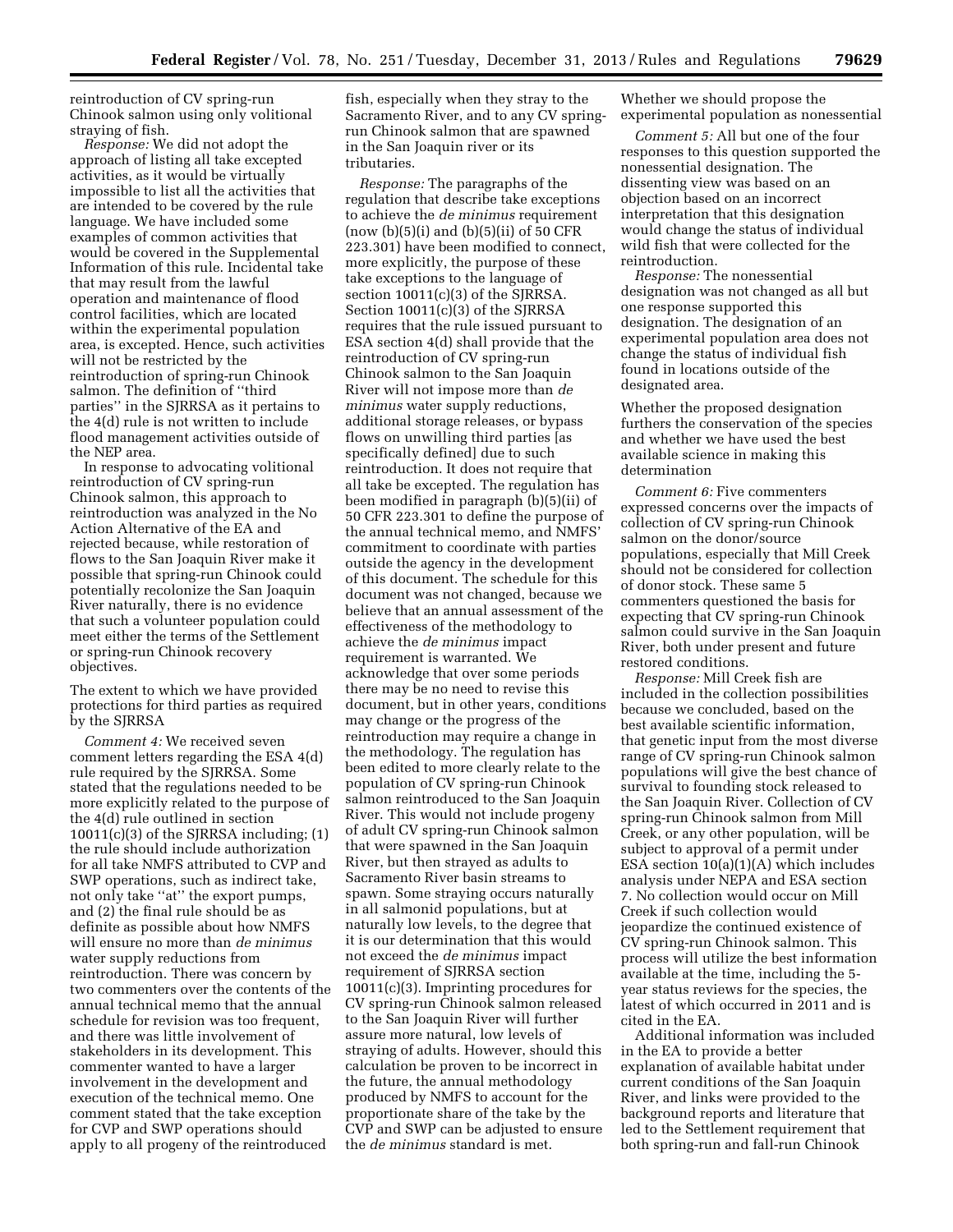salmon be reintroduced to the San Joaquin River.

## *Summary of Additional Comments Received*

Habitat restoration and construction of site specific work within the restoration area

*Comment 7:* Eight comments noted that the habitat restoration and construction of site specific work required under the Settlement has not begun and is delayed. Some postulated that the river is currently not ready for the reintroduction of CV spring-run Chinook salmon. The question was raised as to what is the validity of placing threatened CV spring-run Chinook salmon in the river prior to habitat construction being complete.

*Response:* For the purposes of the EA, we assumed that all channel and structural modifications, habitat improvements, and water release, will be implemented as required by the Settlement. Implementing only some of these measures would not achieve the Restoration Goal, and thereby would not fulfill the terms and conditions of the **Settlement** 

The SJRRP is currently in the process of developing and implementing activities associated with the restoration of Chinook salmon habitat between Friant Dam and the Merced River confluence. These projects are large and complex and will take several years to complete. Timeframes associated with these actions are identified through the SJRRP. Surveys for gravel suitability, temperatures, egg survival, and other fisheries elements have been occurring and are available by referencing the SJRRP Monitoring and Analysis Plan, *[http://restoresjr.net/flows/ATR/](http://restoresjr.net/flows/ATR/index.html) [index.html.](http://restoresjr.net/flows/ATR/index.html)* Specific actions, such as riparian habitat restoration, are part of the site-specific channel improvement projects identified in the Settlement and are not part of the EA for an experimental population designation. Any collection and release activities would be subject to approval of a permit under ESA section 10(a)(1)(A), which includes analysis under NEPA and ESA section 7. No collection or release will occur if such collection or release would jeopardize the continued existence of CV spring-run Chinook salmon. In addition, there is currently an interim Salmon Conservation and Research Facility and plans for a permanent facility which will house the broodstock. Those fish collected from donor streams will be collected and used as broodstock, and their offspring will then be either used for the next generation of broodstock, or be placed

into the river. Suitable habitat for CV spring-run Chinook salmon is present below Friant Dam, but lack of flow and other past channel modifications have prevented salmon from accessing these areas. Until full channel and flow restoration is completed, Chinook salmon will need assistance by the agencies to access available habitat.

### Hybridization

*Comment 8:* We received two comments concerned that fall-run Chinook salmon would hybridize with reintroduced spring-run Chinook salmon or cause fall-run superimposition on spring-run redds in the limited spawning areas below Friant Dam.

*Response:* The SJRRP is evaluating the risk of hybridization and spawning interference between CV fall-run and spring-run Chinook salmon to determine what measures may be necessary to address these concerns. The SJRRP is determining where CV fall-run and spring-run Chinook salmon will spawn, determining the timing of spawning in the Restoration Area for each run, and evaluating exclusion methods (e.g., fall-run exclusion weir). The results of these evaluations will help the program determine if a physical separation weir is necessary to protect spawning CV spring-run Chinook salmon and their eggs. Currently, Hills Ferry Barrier is maintained near the confluence of the Merced River to prevent fall-run Chinook salmon from entering the Restoration Area.

# Expiration Date of Final Rule

*Comment 9:* There were five comments on the duration or expiration of the experimental population designation.

*Response:* The final rule has no specified expiration date as all feedback on this matter indicated support for no expiration date, as was proposed, or an expiration date that was much later than 2025.

### **Experimental Population Findings**

Based on the best available scientific information, we have determined that the designation and release of a NEP of CV spring-run Chinook salmon in the San Joaquin River basin as described in this final rule will further the conservation of CV spring-run Chinook salmon. Fish used for the reintroduction will be obtained from hatchery fish produced for the reintroduction, or fish produced from a conservation hatchery facility from limited collection of wild and hatchery fish. The collection of wild fish will be permitted only after

issuance of permits under section 10(a)(1)(A) of the ESA, which includes analysis under ESA section 7, that ensures that any such collections will not be likely to jeopardize the continued existence of listed species. We have determined that this experimental population is nonessential because it is not essential to the continued existence of CV spring-run Chinook salmon. However, the experimental population is expected to contribute to the recovery of CV spring-run Chinook salmon if the reintroduction is successful. This experimental population designation and release is being implemented in association with the reintroduction efforts called for in the SJRRP and the Settlement. Actions of the SJRRP are intended to provide habitat conditions that will be sufficient to establish a naturally self-sustaining CV spring-run Chinook salmon population in the San Joaquin River while at the same time ensuring that no further protections will be needed and that the reintroduction will meet the applicable requirements of the SJRRSA. The success of the reintroduction of CV spring-run Chinook salmon in the experimental population area will be monitored as part of the SJRRP. We will assess the contribution of the NEP to the status of the species during the required 5 year status review of the CV spring-run Chinook salmon ESU. This information will be used by NMFS to determine if changes to the NEP designation may be warranted.

## **Information Quality Act and Peer Review**

In December 2004, the Office of Management and Budget (OMB) issued a Final Information Quality Bulletin for Peer Review pursuant to the Information Quality Act (Section 515 of Public Law No. 106–554) in the **Federal Register** on January 14, 2005 (70 FR 2664). The Bulletin established minimum peer review standards, a transparent process for public disclosure of peer review planning, and opportunities for public participation with regard to certain types of information disseminated by the Federal Government. The peer review requirements of the OMB Bulletin apply to influential or highly influential scientific information disseminated on or after June 16, 2005. There are no documents supporting this rule that meet this criteria.

#### **Classification**

#### *Executive Order 12866*

This final rule has been determined to be not significant under E.O. 12866.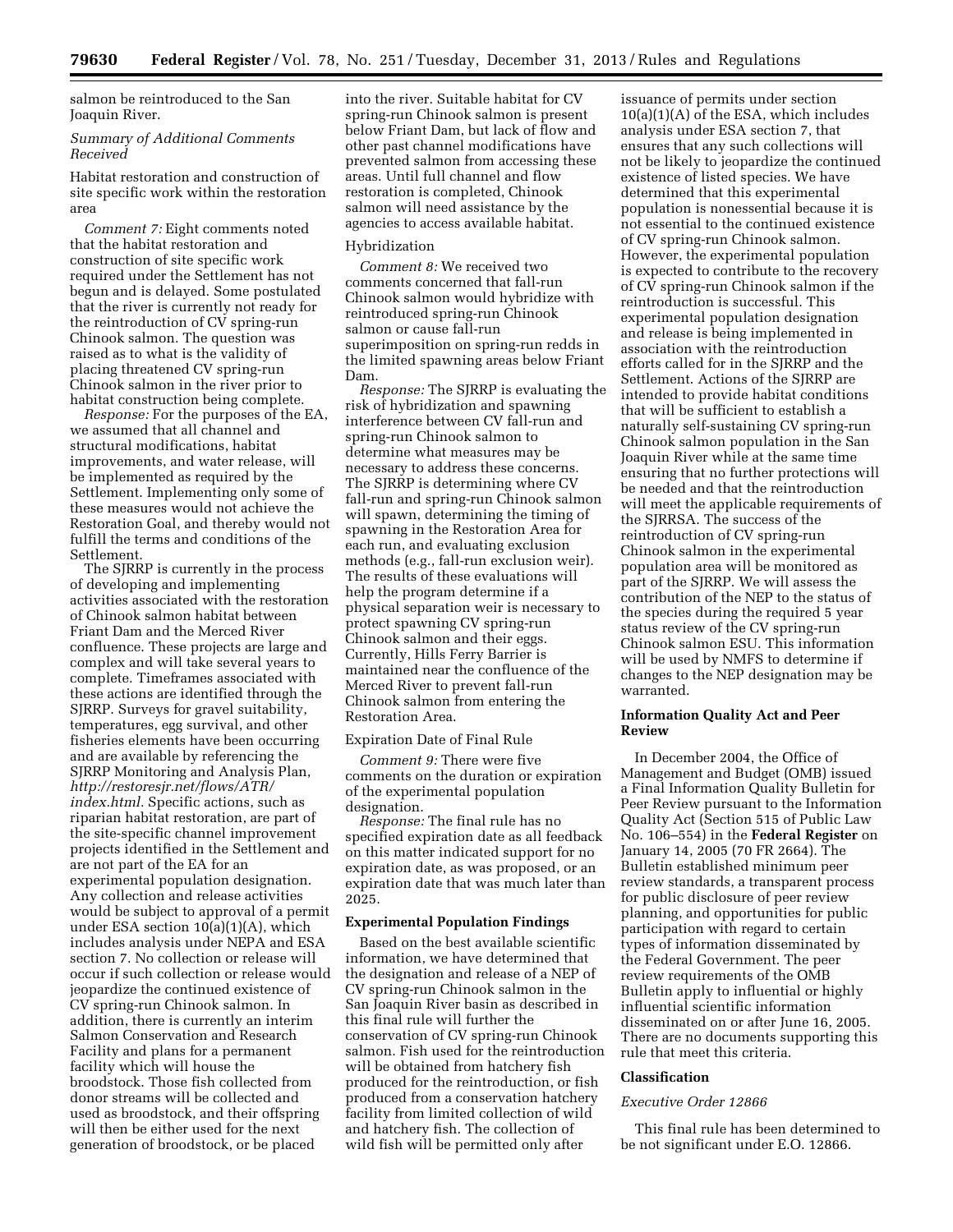# *Regulatory Flexibility Act (5 U.S.C. 601 et seq.)*

Under the Regulatory Flexibility Act (as amended by the Small Business Regulatory Enforcement Fairness Act (SBREFA) of 1996; 5 U.S.C. 801 *et seq.),*  whenever a Federal agency is required to publish a notification of rulemaking for any proposed or final rule, it must prepare, and make available for public comment, a regulatory flexibility analysis that describes the effect of the rule on small entities (i.e., small businesses, small organizations, and small government jurisdictions). However, no regulatory flexibility analysis is required if the head of an agency certifies that the rule will not have a significant economic impact on a substantial number of small entities. The SBREFA amended the Regulatory Flexibility Act to require Federal agencies to provide a statement of the factual basis for certifying that a rule will not have a significant economic impact on a substantial number of small entities.

The Chief Counsel for Regulation, Department of Commerce, certified to the Chief Counsel for Advocacy at the Small Business Administration, that this rule will not have a significant economic effect on a substantial number of small entities. The factual basis for this certification was published with the proposed rule and is not repeated here. No comments were received regarding the economic impact of this final rule. As a result, a final regulatory flexibility analysis is not required and one was not prepared.

## *Executive Order 12630*

In accordance with E.O. 12630, the rule does not have significant takings implications. A takings implication assessment is not required because this rule: (1) Would not effectively compel a property owner to have the government physically invade their property, and (2) would not deny all economically beneficial or productive use of the land or aquatic resources. This rule would substantially advance a legitimate government interest (conservation and recovery of a listed fish species) and would not present a barrier to all reasonable and expected beneficial use of private property.

## *Executive Order 13132*

In accordance with E.O. 13132, we have determined that this rule does not have federalism implications as that term is defined in E.O. 13132.

# *Paperwork Reduction Act of 1995 (44 U.S.C. 3501 et seq.)*

The Office of Management and Budget (OMB) regulations at 5 CFR part 1320, which implement provisions of the Paperwork Reduction Act (44 U.S.C. 3501 *et seq.*), require that Federal agencies obtain approval from OMB before collecting information from the public. A Federal agency may not conduct or sponsor, and a person is not required to respond to, a collection of information unless it displays a currently valid OMB control number. This rule does not include any new collections of information that require approval by OMB under the Paperwork Reduction Act.

# *National Environmental Policy Act*

In compliance with all provisions of the National Environmental Policy Act of 1969, we have analyzed the impact on the human environment and considered a reasonable range of alternatives for this rule. We made the draft EA available for public comment along with the proposed rule, received 36 written comment documents, and responded to those comments in an Appendix to the EA. We have prepared a final EA on this action and have made it available for public inspection (see **ADDRESSES** section).

# *Government-to-Government Relationship With Tribes (E.O. 13175)*

E.O. 13175, Consultation and Coordination with Indian Tribal Governments, outlines the responsibilities of the Federal Government in matters affecting tribal interests. If we issue a regulation with tribal implications (defined as having a substantial direct effect on one or more Indian tribes, on the relationship between the Federal Government and Indian tribes, or on the distribution of power and responsibilities between the Federal Government and Indian tribes), we must consult with those governments or the Federal Government must provide funds necessary to pay direct compliance costs incurred by tribal governments.

There are no tribally owned or managed lands included in the experimental population area. We have invited all possibly impacted tribes (letter dated November, 15, 2010, from Maria Rea, Central Valley Office Supervisor, NMFS) to discuss the rule at their convenience should they choose to have a government-to-government consultation.

# *Energy Supply, Distribution, or Use (E.O. 13211)*

On May 18, 2001, the President issued E.O. 13211 on regulations that significantly affect energy supply, distribution, and use. E.O. 13211 requires agencies to prepare Statements of Energy Effects when undertaking any action that promulgates or is expected to lead to the promulgation of final rule or regulation that (1) is a significant regulatory action under E.O. 12866 and (2) is likely to have a significant adverse effect on the supply, distribution, or use of energy.

This final rule is not expected to significantly affect energy supplies, distribution, and use. Therefore, this action is not a significant energy action and no Statement of Energy Effects is required. We did not receive any comments regarding energy supplies, distribution, and use.

## **References Cited**

A complete list of all references cited in this rule is available upon request from National Marine Fisheries Service office (see **FOR FURTHER INFORMATION CONTACT**).

## **List of Subjects in 50 CFR Part 223**

Endangered and threatened species, Exports, Imports.

#### **Alan D. Risenhoover,**

*Director, Office of Sustainable Fisheries, performing the functions and duties of the Deputy Assistant Administrator for Regulatory Programs, National Marine Fisheries Service.* 

For the reasons set out in the preamble, part 223 of chapter II, title 50 of the Code of Federal Regulations, is amended as follows.

# **PART 223—THREATENED MARINE AND ANADROMOUS SPECIES**

■ 1. The authority citation for part 223 continues to read as follows:

**Authority:** 16 U.S.C. 1531–1543; subpart B, § 223.201–202 also issued under 16 U.S.C. 1361 et seq.; 16 U.S.C. *5503(d)* for  $\S 223.206(\tilde{d})(9)$ .

■ 2. Add § 223.102(c)(30) to read as follows:

# **§ 223.102 Enumeration of threatened marine and anadromous species.**

\* \* \* \* \*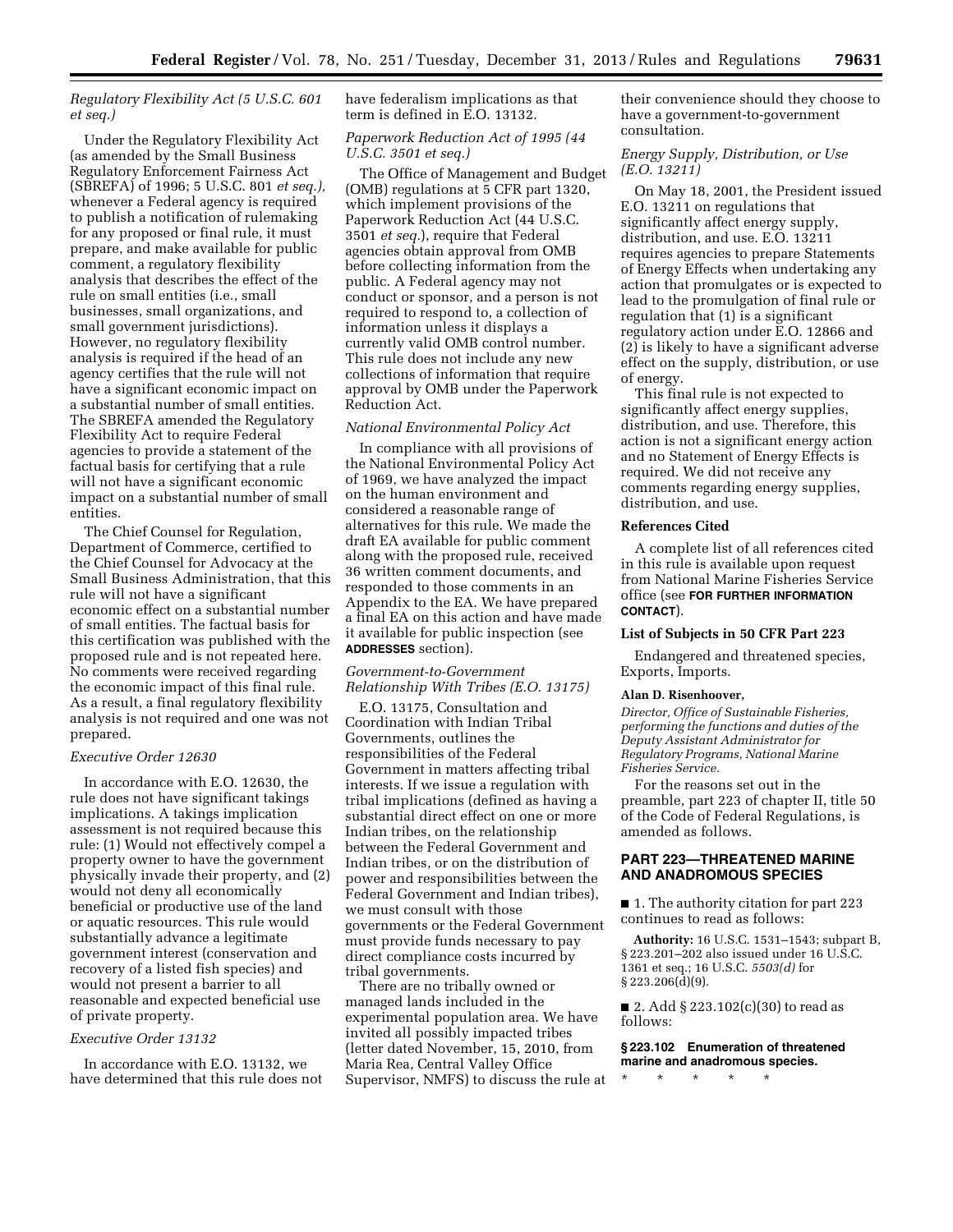| Species <sup>1</sup>                                                                                                  |                              |         |                                                                                                                                                                                                                                                                                                                                                                                                                                                                                                                                                                                                                                            |  |                                                     | Citation(s)<br>for critical    |
|-----------------------------------------------------------------------------------------------------------------------|------------------------------|---------|--------------------------------------------------------------------------------------------------------------------------------------------------------------------------------------------------------------------------------------------------------------------------------------------------------------------------------------------------------------------------------------------------------------------------------------------------------------------------------------------------------------------------------------------------------------------------------------------------------------------------------------------|--|-----------------------------------------------------|--------------------------------|
| Common name                                                                                                           | Scientific name              |         | Where listed                                                                                                                                                                                                                                                                                                                                                                                                                                                                                                                                                                                                                               |  | Citation(s) for list-<br>ing determination          | habitat<br>designa-<br>tion(s) |
|                                                                                                                       |                              | $\star$ |                                                                                                                                                                                                                                                                                                                                                                                                                                                                                                                                                                                                                                            |  |                                                     |                                |
| $(c) * * * *$<br>(30) Central Valley<br>spring-run Chinook<br>salmon (non-essential<br>experimental popu-<br>lation). | Oncorhynchus<br>tshawytscha. |         | U.S.A.–CA, only when, and at such times, as they are<br>found in the San Joaquin River from Friant Dam<br>downstream to its confluence with the Merced River,<br>delineated by a line between decimal latitude and<br>longitude coordinates: $37.348930^{\circ}$ N, 120.975174 $^{\circ}$<br>W and 37.349099° N, 120.974749° W, as well as all<br>sloughs, channels, floodways, and waterways con-<br>nected with the San Joaquin River that allow for CV<br>spring-run Chinook salmon access, but excluding<br>the Merced River. Those portions of the Kings River<br>that connect with the San Joaquin River during high<br>water years. |  | Insert Federal<br>Register cita-<br>tion] 12/31/13. | N/A                            |
|                                                                                                                       |                              |         |                                                                                                                                                                                                                                                                                                                                                                                                                                                                                                                                                                                                                                            |  |                                                     |                                |

1Species includes taxonomic species, subspecies, distinct population segments (DPSs) (for a policy statement, see 61 FR 4722, February 7, 1996), and evolutionarily significant units (ESUs) (for a policy statement, see 56 FR 58612, November 20, 1991).

■ 3. Add paragraph (b) to § 223.301, to read as follows:

### **§ 223.301 Special rules—marine and anadromous fishes.**

\* \* \* \* \*

\* \* \* \* \* (b) San Joaquin River Central Valley (CV) spring-run Chinook Salmon Experimental Population (*Oncorhynchus tshawytscha*). (1) The San Joaquin River CV spring-run Chinook salmon population identified in paragraph (b)(2) of this section is designated as a nonessential

experimental population under section 10(j) of the ESA.

(2) San Joaquin River CV Spring-run Chinook Salmon Experimental Population. All CV spring-run Chinook salmon, including those that have been released or propagated, naturally or artificially, within the experimental population area in the San Joaquin River as defined here are considered part of the San Joaquin River experimental population. The boundaries of this experimental population area include the San Joaquin River from Friant Dam downstream to its confluence with the Merced River, delineated by a line between decimal latitude and longitude coordinates: 37.348930° N, 120.975174° W and 37.349099° N, 120.974749° W, as well as all sloughs, channels, floodways, and waterways connected with the San Joaquin River that allow for CV springrun Chinook salmon access, but excluding the Merced River. Those portions of the Kings River that connect with the San Joaquin River during high water years are also part of the experimental population area.

(3) Prohibitions. Except as expressly allowed in paragraph (b)(4) of this section, all prohibitions of section 9(a)(1) of the ESA (16 U.S.C. 1538(a)(1)), except 9(a)(1)(C), apply to fish that are part of the threatened, nonessential experimental population of CV springrun Chinook salmon identified in paragraph (b)(2) of this section.

(4) Exceptions to the Application of Section 9 Take Prohibitions in the Experimental Population Area. The following forms of take in the experimental population area identified in paragraph (b)(2) of this section are not prohibited by this section:

(i) Any taking of CV spring-run Chinook salmon provided that it is unintentional, not due to negligent conduct, and incidental to, and not the purpose of, the carrying out of an otherwise lawful activity.

(ii) Any taking of CV spring-run Chinook salmon by an employee or designee of NMFS, the USFWS, other Federal resource management agencies, the California Department of Fish and Wildlife, or any other governmental entity if in the course of their duties it is necessary to: aid a sick, injured or stranded fish; dispose of a dead fish; or salvage a dead fish which may be useful for scientific study. Any agency acting under this provision must report to NMFS (see **ADDRESSES** section) the numbers of fish handled and their status on an annual basis.

(iii) Any taking of CV spring-run Chinook salmon for scientific research or enhancement purposes by a person or entity with a valid section ESA 10(a)(1)(A) permit issued by NMFS and a valid incidental take permit,

consistency determination, or other take authorization issued by the CDFW.

(iv) Any taking of CV spring-run Chinook salmon for scientific research purposes by the CDFW provided that:

(A) Scientific research activities involving purposeful take are conducted by employees or contractors of CDFW or as a part of a monitoring and research program overseen by or coordinated with CDFW.

(B) CDFW provides for NMFS' review and approval a list of all scientific research activities involving direct take planned for the coming year, including an estimate of the total direct take that is anticipated, a description of the study design, including a justification for taking the species and a description of the techniques to be used, and a point of contact.

(C) CDFW annually provides to NMFS the results of scientific research activities directed at fish in the experimental population, including a report of the direct take resulting from the studies and a summary of the results of such studies.

(D) Scientific research activities that may incidentally take fish in the experimental population are either conducted by CDFW personnel, or are in accord with a permit issued by the CDFW.

(E) CDFW provides NMFS annually, for its review and approval, a report listing all scientific research activities it conducts or permits that may incidentally take fish in the experimental population during the coming year. Such reports shall also contain the amount of incidental take occurring in the previous year's